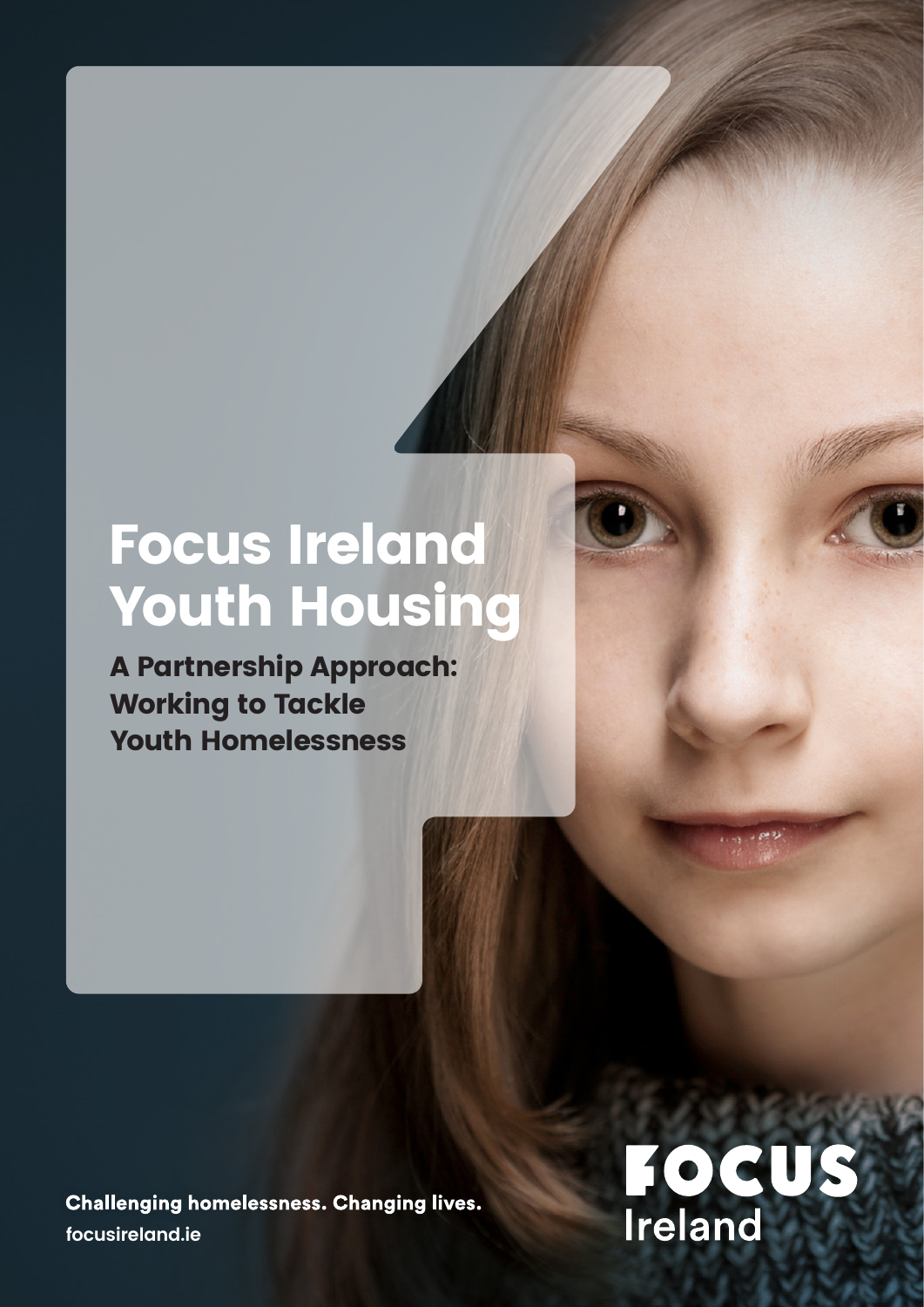## Focus Ireland Youth Housing

#### A Partnership Approach: Working to Tackle Youth Homelessness

#### Tackling and Preventing Homelessness

There are three main approaches to addressing homelessness: prevention, emergency responses and providing housing with support. Emergency responses, such as night shelters, only give short-term help or 'manage' the problem and aren't really helping people to find a way out of homelessness for good.

Research has shown us that this way of tackling homelessness can be more expensive and short-term. The longer a person is trapped in homelessness, the harder it is for them to cope with personal problems such as physical health, mental health and drug or alcohol use.

Focus Ireland has long recognised that young people leaving State Care can be particularly vulnerable and at risk of becoming homeless. We have a track record of providing a residential and support and settlement service to young people leaving care in Dublin, the Mid West and Waterford.

Our services work directly to support young people who leave care or are currently living in the

most vulnerable situations in emergency homeless accommodation. We provide these services with the support of the State and while much good work is being carried out there are still many young care leavers at serious risk due to a critical lack of accommodation which is leaving many homeless.

In recent years in Ireland we have started to lean more towards working to prevent homelessness and recently to take a 'Housing Led' approach, providing a secure home first, with support to stay in your home. Focus Ireland has been to the fore in delivering on this approach and Housing First is a key cornerstone of our new strategy which runs to 2020.

#### Rising Youth Homelessness Problem

Focus Ireland recently warned of a rising Youth Homelessness crisis as the number of 18–24 year-olds homeless increased by 78% over the last three years.

Figures from the Department of Housing reported that 776 young people were homeless in February 2017. This was a 78% increase from the earliest figure available in April 2014 which was 436. Young people ages 18–24 now make up some 10% of the record number of 7,421 people who are currently homeless in Ireland.

We know that young people aged 18–24 outside of families have really been hit hard by the reduced

rate of social welfare available to them. When a young person falls into the nightmare that is homelessness, there's always an underlying reason. Not getting accommodation or support upon leaving State Care, family problems, mental health challenges and/or purely economic pressures and unemployment. Focus Ireland believes that it is wrong that young people are often left to fend for themselves in these situations.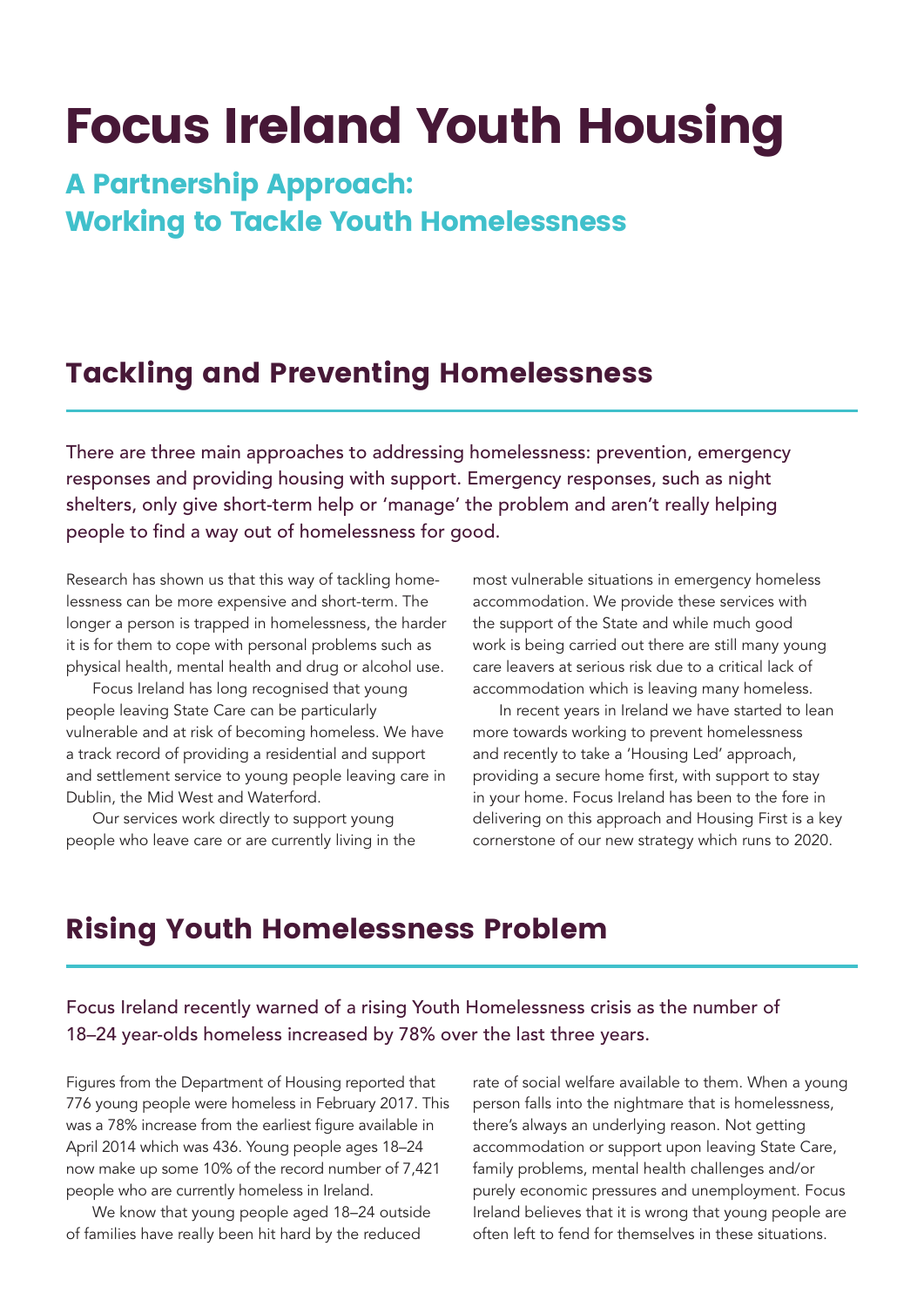#### Working in Partnership to Deliver Youth Housing First Service and Accommodation

Focus Ireland, and others, are providing many vital services in cooperation with the State and Local Authorities but a lot more needs to be done. However, the positive news is we already have the type of partnership approach and service up and running and delivering results.

As part of our strategy we are already moving to address this rising problem through an innovative approach to target vulnerable people in the 18–26 age-group. The Focus Ireland service is called Youth Housing, which incorporates Housing Led and HF4Y (Housing First for Youth) principles. This provides young people with housing as quickly as possible to help them to escape from homelessness. The young person is then provided with intensive and targeted, person-centred supports including healthcare, counselling, education, training, financial advice and more. These supports are crucial to helping the young person to move on to independent living and to avoid them becoming homeless again in the future.

Our Youth Housing project in the Mid West has seen huge success – we've already set up 40 young people in secure homes. Twelve of them are in secondary or third level education and 23 are in training or employment. A crucial factor in the success of the pilot has been the active collaboration of Limerick County Council, Tusla and alongside the resources we can bring to this project.

The approach has also proven successful in Waterford as 16 young people have been housed and 11 have so far accessed education and training. Likewise the project in Cork, in partnership with Cork City council has housed 25 young people with a further 19 in education and employment. The service aims to maximize the education, training and employment outcomes for young people as it is clear this helps them on the path to independent living. The service is also operating in Cork and we've expanded the scheme to North Tipperary, Dublin and Clare. If this kind of cooperation can be replicated elsewhere then we could transform this situation. Focus Ireland now plans to build on these successful partnerships approach and to roll out the Youth Housing First service countrywide where required but this will take time and support.

This approach recognises young people have particular needs different to adults and all projects will work towards a Housing Led approach in order to meet these needs. The services are delivered in close partnership with Tusla and the relevant local authorities in each area and work with young people aged 18–26.



#### Focus Ireland Youth Housing Model